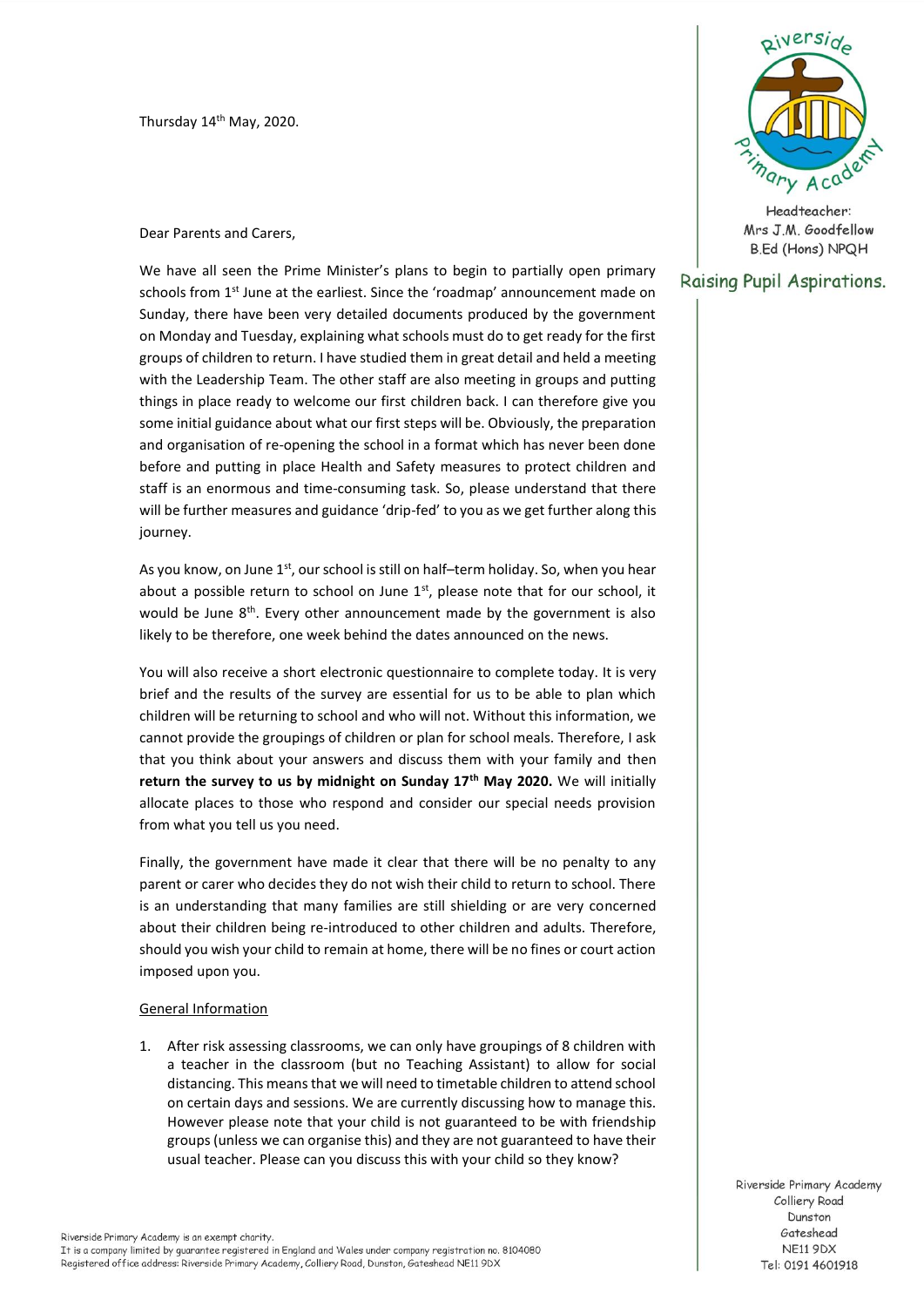- 2. Lessons will be very different to what your child has experienced before. Please discuss this with them to prepare them. For example, there will be no paired or group work and no working in close proximity to the Teacher or Teaching Assistants. So, for example, reading to an adult is not likely to happen in school.
- 3. Children will be social distancing and will need to understand this concept before coming back to school.
- 4. Children cannot use public water fountains and school water bottles so please provide your child with one or two bottles of water each day.
- 5. Government guidance says children are not required to wear face masks and states that Early Years children are not able to manage face masks themselves. Taking them off and putting them on again causes further risk. If you wish your child to wear a face mask, we have no objection to that, but ask that you get them used to wearing one at home, in preparation for managing their own mask at school.
- 6. We expect all children to spend a lot of time outside of the classroom so ask that you send them to school in trainers and not school shoes. They also need a coat every day as the weather changes quickly and children will have to be ready for this.
- 7. Children must change their clothes every day after returning home and immediately shower or bath once home. Because of the need to wear fresh clothing each day, we understand that this will put pressure on families to continually wash, dry and iron school uniform. Therefore, until further notice, children can wear non- uniform, so that unnecessary stress on families can be avoided.
- 8. Free School Meal families will still receive their vouchers at home, as now, if their child does not attend school. But, please note that if you begin to send your child to school, they will have to be reassessed for their eligibility for their entitlement to vouchers. Any Free School Meal child attending school will receive a meal free of charge. A lot of discussion is taking place around this issue at the moment and it looks likely that the meals will be in the style of a packed lunch and we are uncertain (until we know how many children are likely to return to school), about whether the meals can take place in the hall or whether they might need to be delivered to classrooms.
- 9. I am currently assessing our staffing levels and who is available to work. There is union guidance to staff which opposes the advice of the government and I await the outcome of decisions that will be made by others, before I know how many staff are available and how many groups of children we can accommodate.
- 10. We ask that parents and carers do not enter the school yard areas and under no circumstances must they gather in groups at the school gates. It is looking likely that we are going to have to stagger entry and exit times to prevent large groups of people at the gates.

### Year 6 and Year 1 Children

Please let your child know that they will be allocated a new desk, situated away from others and it might, unfortunately, not be in their usual classroom space. Lessons will take place with a Teacher or Teaching Assistant and will be organised in a way the adult can manage the social distancing expectation – so, please let them know, it might feel a bit different.

Children must bring a coat, one or two bottles of water and no bag. PE kits and reading bags are not allowed as they will not be essential. No lockers or pegs will be used at all so children will keep their belongings with them inside the classroom.

Riverside Primary Academy Colliery Road Dunston Gateshead NE11 9DX Tel: 0191 4601918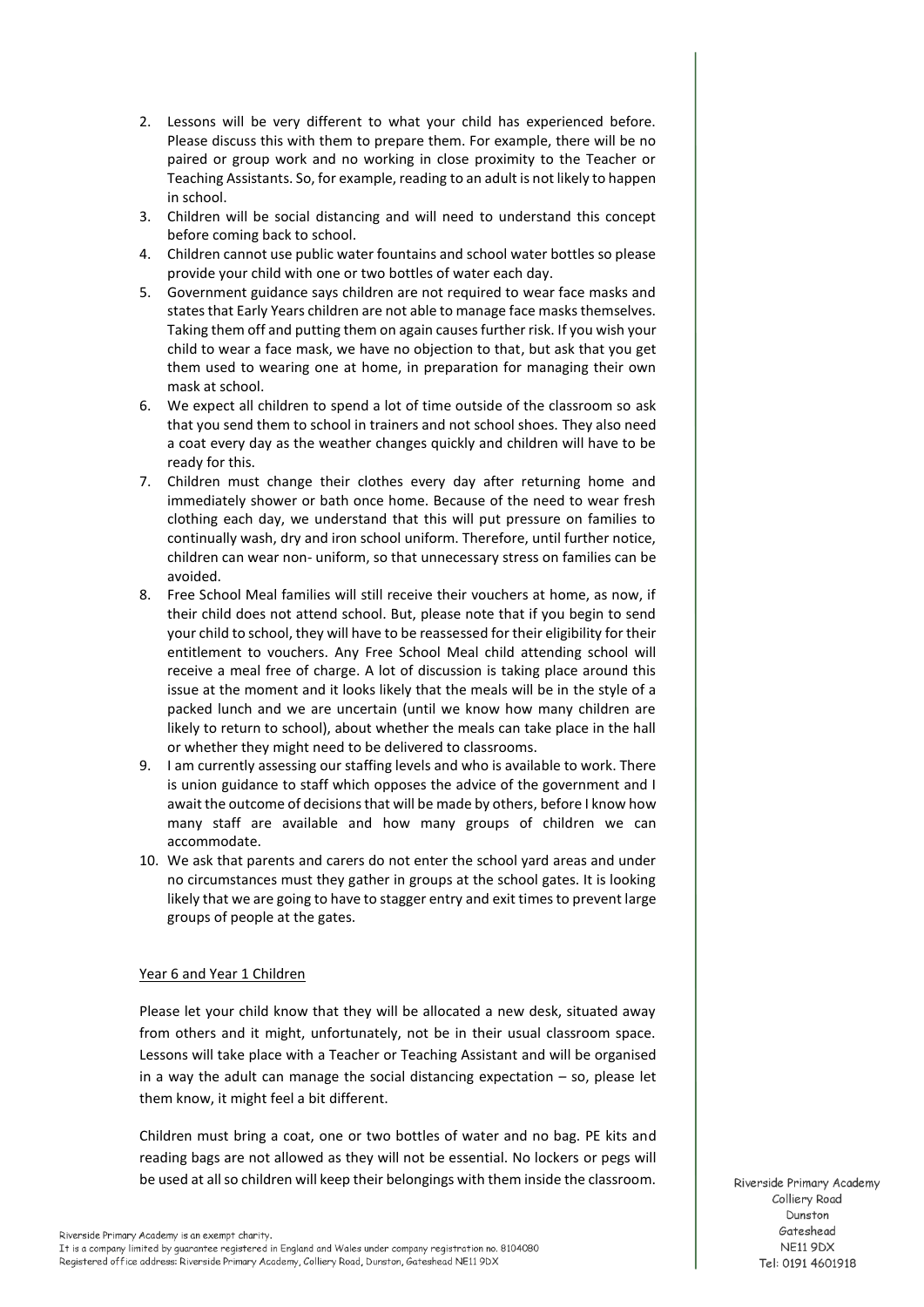If your child brings a packed lunch, it will remain with them in the classroom. No unnecessary items are allowed.

At break times, the children will not be able to sit or play in close proximity to their friends or classmates. They must social distance. Please talk to your child about this as we feel children might be distressed if we have to constantly remind them about this expectation. If they want to bring in their own playtime toy, such as a skipping rope or ball, they can do but they are responsible for it at all times. No valuable items please.

Children will be left at the gates by parents and carers and enter their own classroom through their own classroom door until told which classroom they will subsequently use.

We will do our best to ensure the environment is as child- friendly as possible whilst managing health and safety expectations at the same time.

### Early Years (Nursery and Reception) Children

Early Years children will be handed over at the school gates rather than parents and carers coming to the school doors. Adults will be there to welcome you. This is going to be a significant change for all of our youngest children and I understand that this is going to be challenging for us all. Young children find separating from an adult difficult at the best of times and new measures will mean we are expecting this to be upsetting for some children and their parent/carer. If your child is not able to separate from an adult at the gates, I will unfortunately have to ask that you take your child home, as staff will not be allowed to cuddle and comfort your child in the same way as they have done previously. The Early Years staff and I offer our apologies for this, but we do have to adopt some difficult changes to make the environment safe for all.

Children in the Early Years are likely to find the new version of school more challenging than the older children because they will have little understanding of the consistent social distancing message we need to give. Please could you talk to them about how to social distance so they are familiar with the idea of staying away from others in their group?

Many of the play activities will take place outside, so please make sure your child is dressed appropriately for outdoor learning. Some resources, such as communal play activities, will not be available but staff will ensure there are plenty of activities to do.

Milk is distributed in cartons and will still be available to children.

We are considering group sizes for our youngest age group. We await the results of our questionnaire to finalise numbers of children who will attend, but, we are aiming for between 5 to 8 children in each group. We will operate a Key Worker system, which means your child will be allocated an adult to be in charge of their group. The adult might be a teacher or a teaching assistant and will be the person in charge of your child's group for the rest of this term. It might not be the teacher they have been used to but we will do everything we possibly can, to make sure your child feels safe and secure at all times.



Headteacher: Mrs J.M. Goodfellow **B.Ed (Hons) NPQH** 

# Raising Pupil Aspirations.

Riverside Primary Academy Colliery Road Dunston Gateshead **NE11 9DX** Tel: 0191 4601918